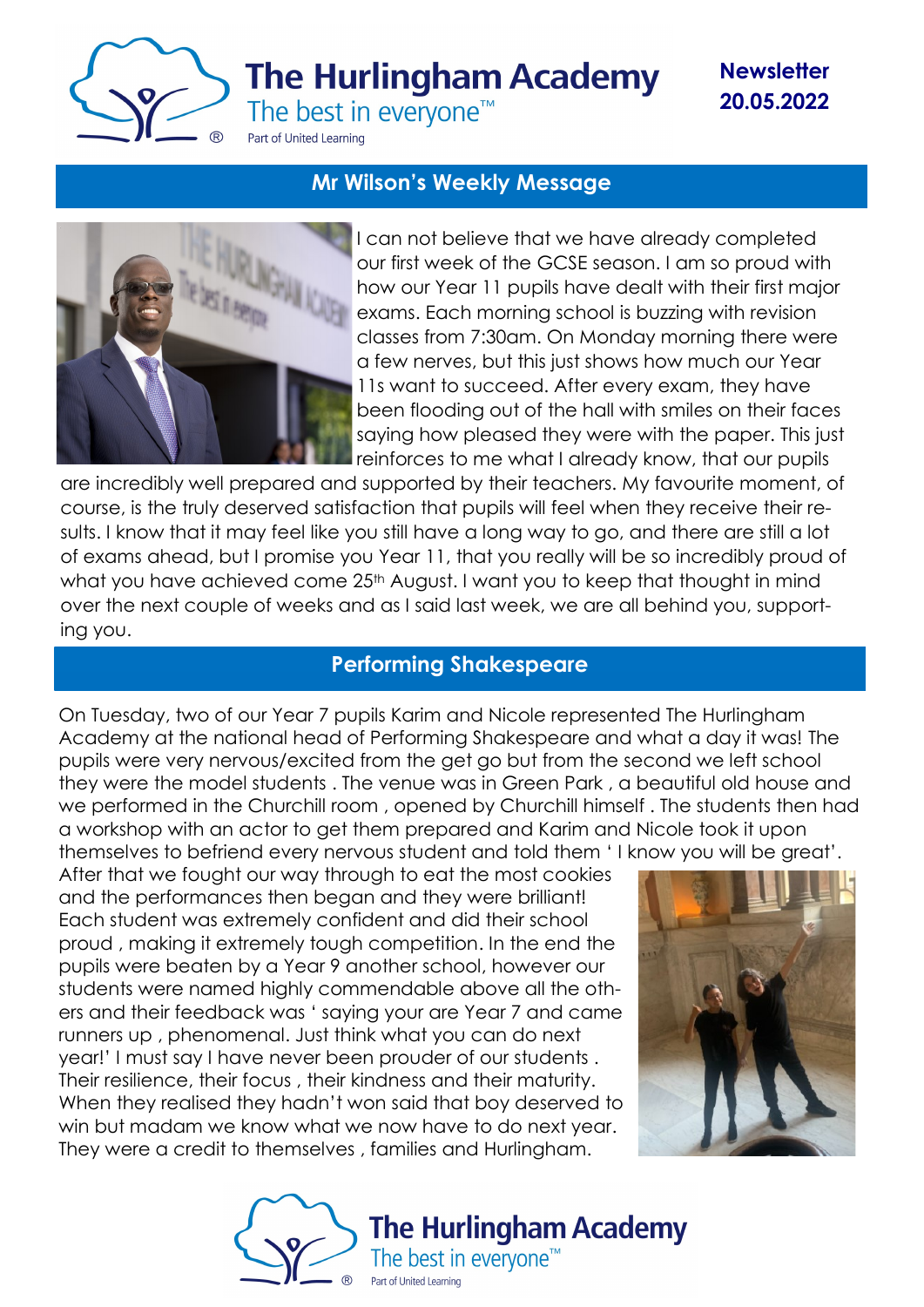# **Subject in the spotlight**



This week's subject in the spotlight is…. Modern foreign languages (MFL) with Head of MFL, Ms Cabo.

This week in: MFL

**Year 7:** Students are now finishing 'my city'. They will soon move on to learn the future tense and how to refer to future plans. Revision lessons will start soon after to prepare students for the up-coming exams.

**Year 8:** Students have been working on the topic of holidays. They have reinforced the past tense to narrate events they did on holidays in the past and they have started to reinforce the future tense and conditional to talk about wishes.

**Year 9:** Students completed the module on global issues and have learnt vocabulary related to environment and how to protect the environment and help others. They will be completing an end of topic test to consolidate the learning of the unit.

**Year 10:** All students have now learnt about the topic of festivals and customs. They have completed descriptions in the present, past and future and have learnt about different events happening in Spanish and French speaking countries. Next week they will focus on music festivals and writing skills.

Year 11 are continuing to prepare for their GCSE exams which will start next week with the reading and listening. We wish all Year 11 pupils the best of luck.

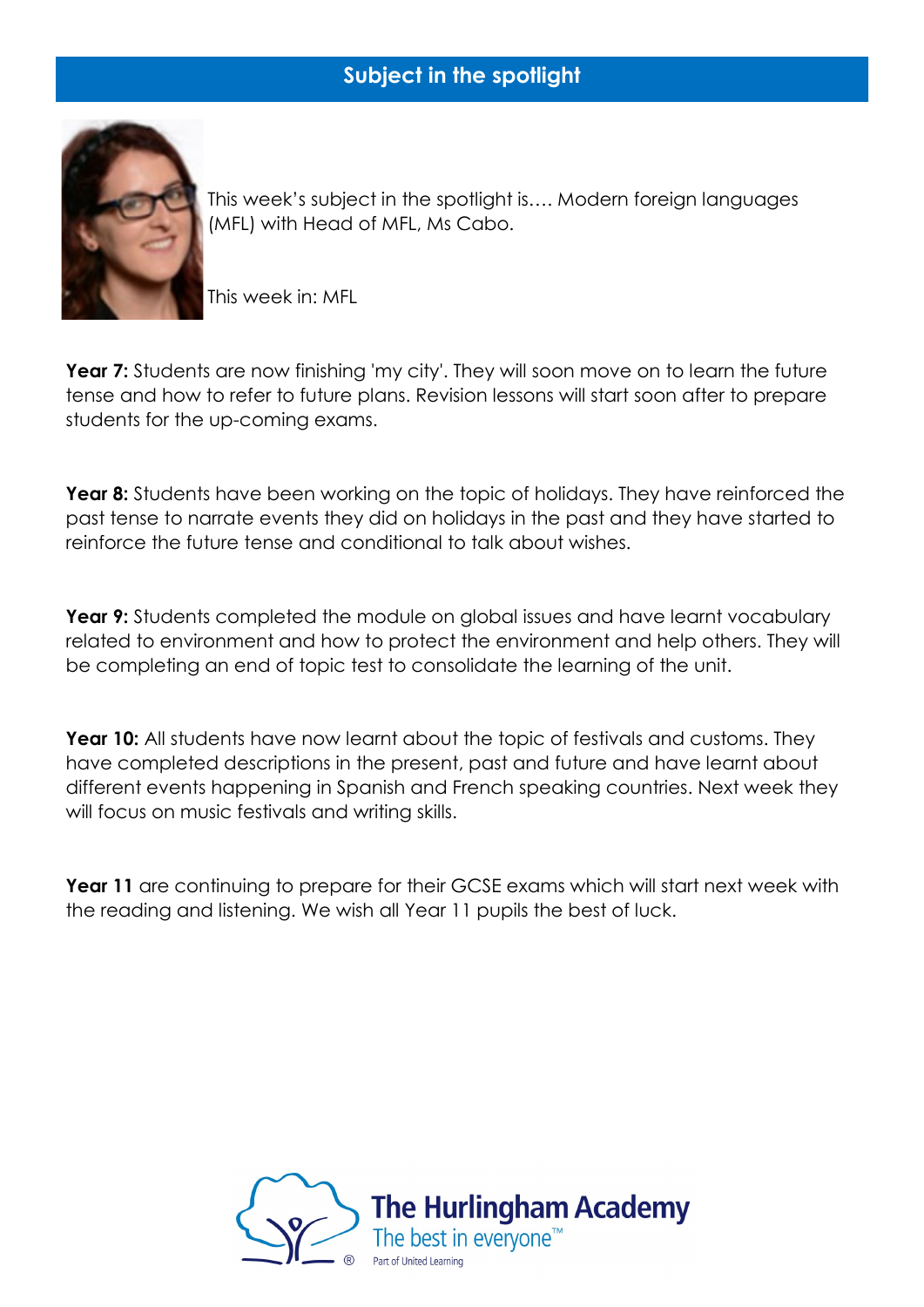## **Mr Wilson's Commendations**

Congratulations this week go to the following pupils, who made it to the top of our maths and science leader boards:

Top of the leader board for Hegarty Maths this week are:

- Year 7 Raami
- Year 8 Dimalat
- Year 9 Nila
- Year 10 Lilian
- Year 11 Omar



Top of the leader board for Educake Science this week are:

Year 7: Zainab Year 8: Shuayb Year 9: Ayub Year 10: Niamh Year 11: Adem